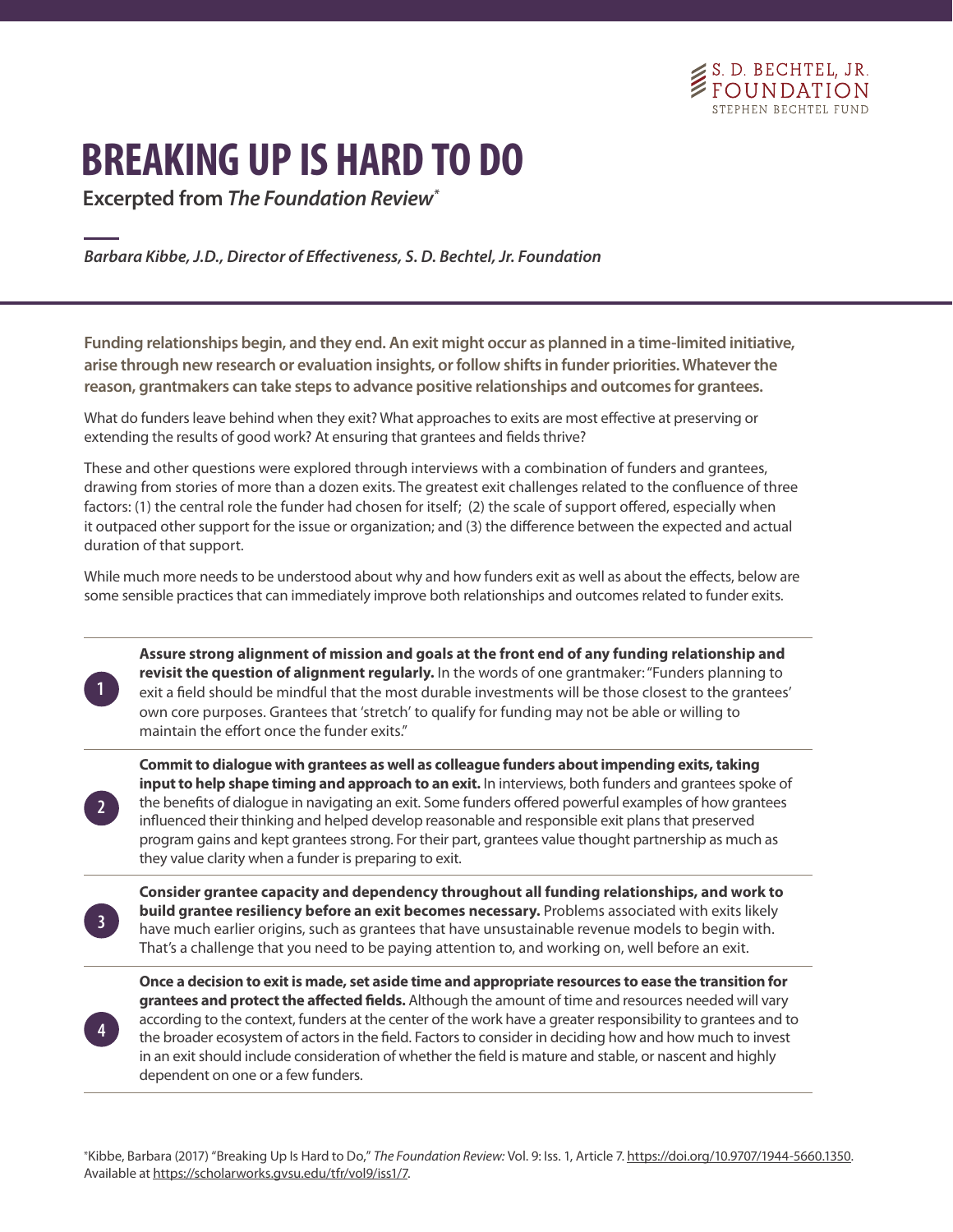## **Advice from Funder to Funder**

Speaking from experience, funders offer remarkably consistent advice to colleagues who are contemplating or making an exit. Overall, they advocate for respect, patience, flexibility, empathy, generosity, learning, and a consultative stance. They recommend:

- 1. Stay off center stage, unless playing a principal role is the only approach likely to work. Use a steering committee or some other form of shared leadership to encourage ownership from the field.
- 2. Screen potential grantees based on how well the foundation's goals or initiatives align with the core business of each organization.
- 3. Be explicit about the need for sustainable, resilient programs and organizations, and support capacity building throughout, not just as part of final grants.
- 4. Study the broader implications of an exit before finalizing plans or taking action, and create an exit plan that is adjustable. It is inevitable that things will change.
- 5. Communicate as you go. It may not be possible to have every relevant decision made in time to communicate early with 100 percent clarity. Share what you are thinking and what you know as the process unfolds.
- 6. Help grantees avoid fiscal cliffs. Tier down support through multiyear exit plans whenever possible.
- 7. Broker relationships for grantees with other funders, and do this early – not as an afterthought, when funder partnerships are very hard to forge.
- 8. Allow grantees to set the priorities for capacity-building grants. Don't default to a final-stage grant for fundraising, as it will almost certainly be too little, too late.
- 9. Take advantage of your role as a convener to bring grantees together for collective learning and planning about how to cope with the exit.
- 10. Commit to your own learning and improvement through each exit.

## **Advice from Grantee to Grantee**

Having navigated the loss of a major funder, grantees were asked to offer advice to other organizations that may face such a situation. Here is the essence of what they said:

- 1. Accept that even your most staunch supporter may change its focus/ priorities and withdraw funding at some point.
- 2. Be entrepreneurial and be prepared. Even if the loss of major funding is unlikely, engage in contingency planning as a regular habit.
- 3. Hold to your own mission/vision throughout. Don't lose your focus to chase funding – ever.
- 4. Avoid dependency on one, or even a few, funders so that an exit – expected or not – will not destabilize your organization.
- 5. Expect relationships with other grantee organizations to shift when a major funder withdraws. When the funder is no longer at the center of an initiative and/or they no longer convene or support collaboration, colleagues may suddenly become competitors.
- 6. Consider the fate of deliverables and work products. Together with the funder, plan and ask for support for appropriate curation and dissemination of what the grant(s) produced.
- 7. Communicate about the work done and the value created to set the stage for others to come forward and support the work in the future.
- 8. Negotiate the final grant for maximum flexibility.
- 9. Ask for the funder's help in identifying new sources of financial support.
- 10. Work to maintain the funder relationship post exit. Your key contacts may be able to help connect you to new partners or possibilities down the road.